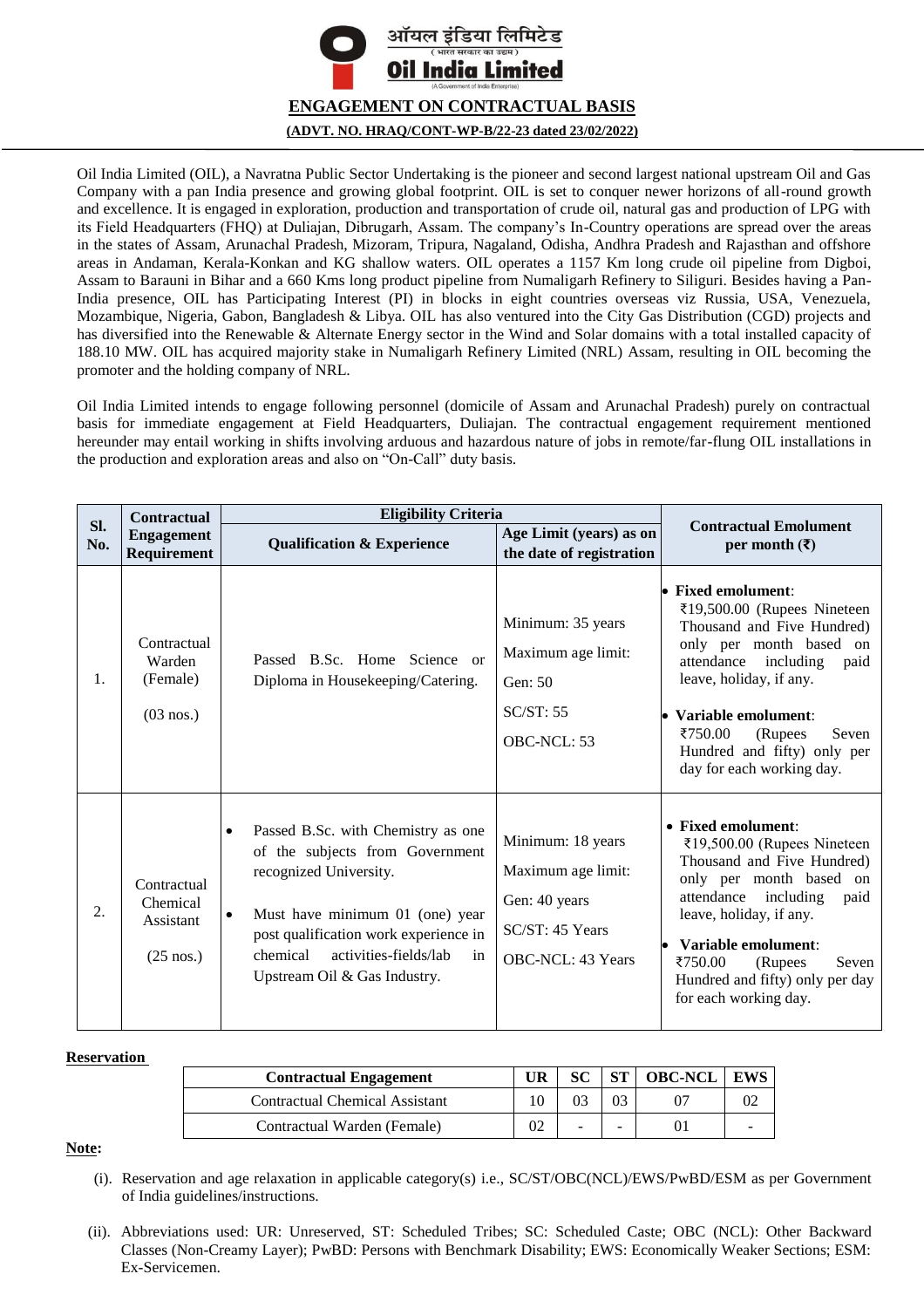(iii). Admit Card or Pass Certificate or Marksheet of Class 10 issued by the concerned Government Recognised Education Board will only be considered as valid proof of date of birth. No other document will be accepted as valid proof of date of birth.

# **1.0 Period of Contractual Engagement:**

| <b>Contractual Chemical Assistant</b> | The engagement will be purely on contractual basis. The initial period of the contractual<br>engagement will be for a period of 06 (Six) months, which is extendable by another<br>tenure of 06 (Six) months subject to departmental requirement, performance and<br>conduct of the incumbent, medical fitness etc. The maximum period of contractual<br>engagement will be 01 (One) year only. |
|---------------------------------------|-------------------------------------------------------------------------------------------------------------------------------------------------------------------------------------------------------------------------------------------------------------------------------------------------------------------------------------------------------------------------------------------------|
| Contractual Warden (Female)           | The engagement will be purely on contractual basis. The initial period of the contractual<br>engagement will be for a period of 06 (Six) months, extendable 03 (Three) tenures of 06<br>(Six) months each, up to a maximum period of 02 (Two) years only. The said extension<br>will be subject to departmental requirement, performance and conduct of the incumbent,<br>medical fitness etc.  |

# **2.0 Selection Procedure:**

a) Walk-in-Practical/Skill Test cum Personal Assessment(s) has been scheduled as under:

| <b>Contractual Engagement</b><br><b>Requirement</b> | Date and Time of<br>Registration*          | Date of<br><b>Walk-in-Practical/Skill Test</b><br>cum Personal Assessment(s) | Venue                                                                           |
|-----------------------------------------------------|--------------------------------------------|------------------------------------------------------------------------------|---------------------------------------------------------------------------------|
| Contractual Warden (Female)                         | 08/03/2022<br>$07:00$ A.M. to $11:00$ A.M. | 08/03/2022#                                                                  | OIL Hospital, Oil India<br>Limited, Duliajan, Assam                             |
| <b>Contractual Chemical Assistant</b>               | 15/03/2022<br>07:00 A.M. to 11:00 A.M.     | 15/03/2022#                                                                  | Employee Welfare Office,<br>Nehru Maidan, Oil India<br>Limited, Duliajan, Assam |

*Note:* 

**\* In view of the ongoing scenario of COVID-19 pandemic, candidates who have taken 02 (two) vaccines will be allowed entry into the venue on production of printed proof of vaccination, otherwise candidates will have to compulsorily bring Rapid Antigen Test (RAT) Report with a negative test result for entering the venue. Candidates will have to do the test at their own cost (if any) and the test should be done only on the day before the date of registration for the Walk-in-Practical/Skill Test cum Personal Assessment(s).**

**#**. If the total number of candidate(s) registered for the Walk-in-Practical/Skill Test cum Personal Assessment(s) on the above scheduled date(s) is beyond the adequate limit/capacity, please note that the Walk-in-Practical/Skill Test cum Personal Assessment(s) for the remaining registered candidate(s) will be carried forward/completed on the subsequent day(s), as required. On account of the ongoing COVID-19 pandemic situation and applicable protocols/rules, the Walk- in-Practical/Skill Test cum Personal Assessment(s) for the registered candidates may be carried forward on subsequent days as applicable, which will be informed to the candidate on the date of the registration.

- b) On the above scheduled date(s) of registration, the candidate(s) will have to register themselves for the Walk-in-Practical/Skill Test cum Personal Assessment(s) at the venue compulsorily between **07:00 A.M. to 11:00 A.M**. Under no circumstance, candidate(s) will be allowed to register beyond the timings stated herein above.
- c) Interested candidate(s) should **fill the Personal Bio-Data (given on the last two pages of this advertisement)** and bring it along with the following documents on the above scheduled date(s) for the Walk-in-Practical/Skill Test cum Personal Assessment(s):
	- i) 01 (One) recent 3cm X 3cm coloured photograph.
	- ii) Original and self-attested photocopy of documents/certificates/testimonials as under:
		- Valid Identity Proof and valid Address Proof from Competent Government Authority.
		- Admit Card, Marksheet and Pass Certificate of Class 10 issued by the concerned Government Recognised Education Board; Document(s)/Certificate(s)/Testimonial(s) of essential qualification, as applicable; relevant Work Experience Certificate; if applicable; valid Caste Certificate (SC/ST/OBC) from Competent Government Authority, if applicable; valid Non-Creamy Layer Certificate from Competent Government Authority, if applicable; valid Income and Asset Certificate to be produced by Economically Weaker Sections issued by the Competent Government Authority, if applicable; valid Disability Certificate from Competent Government Authority, if applicable; valid Discharge Book/Service and Release Certificate for Ex-Servicemen (Pages containing Personal Particulars and Service Particulars), if applicable and any other documents/certificates/testimonials from Competent Authority in support of candidature.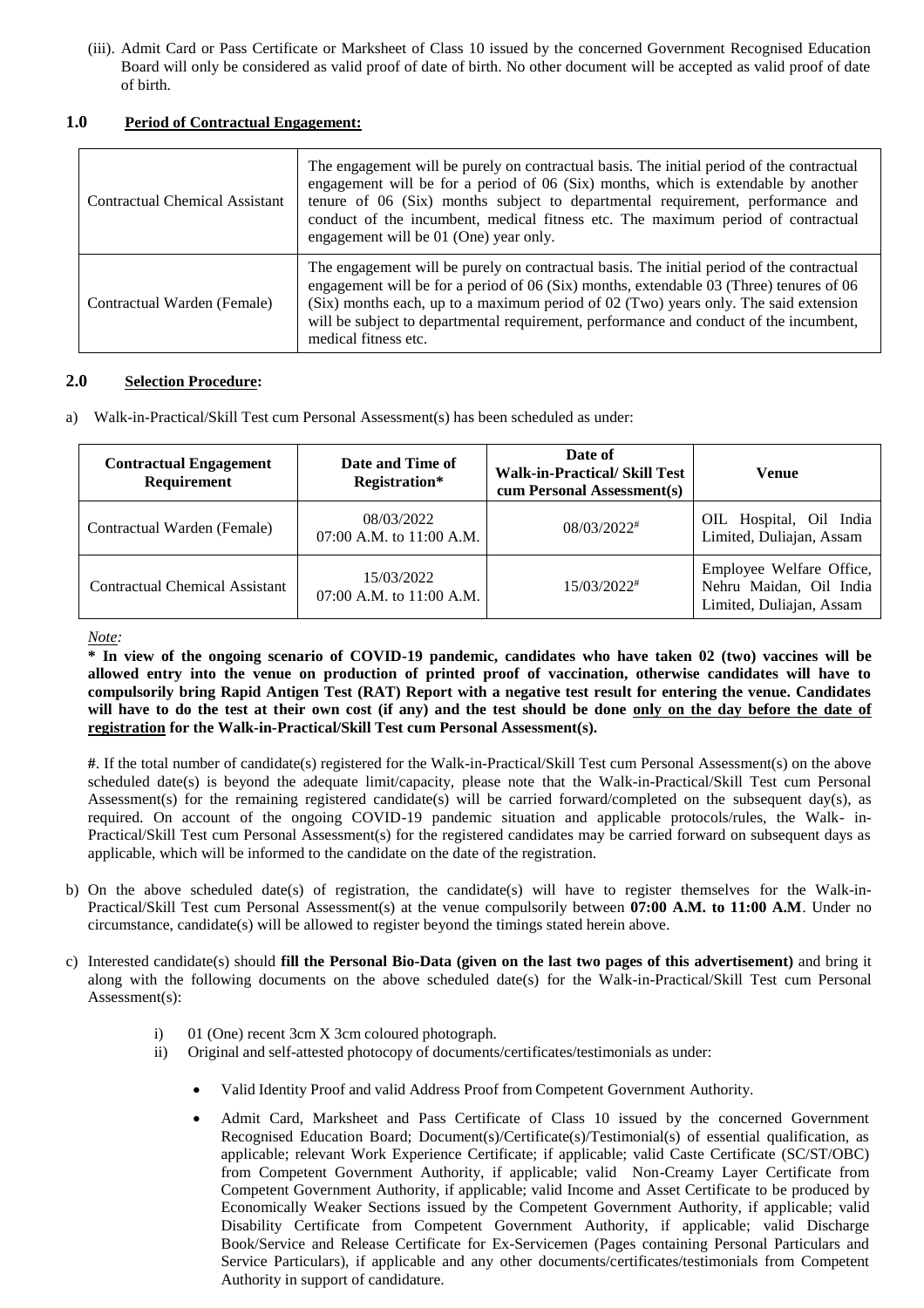- No-Objection Certificate from concerned employer, in original, in case the applicant is working in any organisation.
- d) Before registering for Walk-in-Practical/Skill Test cum Personal Assessment(s), a candidate should ensure that he/she fulfils the requisite qualification, experience and other eligibility conditions mentioned in this advertisement. If a candidate does not meet the eligibility conditions and other specifications as mentioned in this advertisement, the concerned candidate will not be allowed to appear in the Walk-in-Practical/Skill Test cum Personal Assessment(s). During the process of Walk- in-Practical/Skill Test cum Personal Assessment(s), information furnished by the candidate will be verified from the original documents and only those candidates meeting the notified eligibility criteria will be allowed to appear in the Walk-in-Practical/Skill Test cum Personal Assessment(s)**. Accordingly, candidate(s) without original document(s)/certificate(s)/ testimonial(s) will not be allowed to appear in the Walk-in-Practical/Skill Test cum Personal Assessment(s).**
- e) The process of Walk-in-Practical/Skill Test cum Personal Assessment(s) will proceed as per the list of candidate(s) registered for the same.
- f) The pass marks of the Walk-in-Practical/Skill Test cum Personal Assessment(s) will be minimum 50%. Final selection from among the candidates who have appeared and secured the pass marks of minimum 50% in the Walk-in-Practical/Skill Test cum Personal Assessment(s) will be only on the basis of merit as per the marks obtained in the Walk-in-Practical/Skill Test cum Personal Assessment(s).

#### **3.0 Terms and Conditions:**

- (a) In view of the current situation arising out of COVID-19 pandemic, all applicable guidelines/directives/orders issued by the Government pertaining to COVID-19 pandemic situation will be strictly followed and as such, the date of Walk-in-Practical/Skill Test cum Personal Assessment(s) might get delayed/extended/postponed/cancelled in line with the Government guidelines. Hence, the interested candidates are advised to keep checking OIL's website regularly.
- (b) Candidates are advised to strictly abide by all the applicable guidelines/SOPs as per extant directives/order issued by the Government pertaining to COVID-19 pandemic situation.
- (c) Candidates are advised to take all necessary precautionary safety measures (wearing of mask, carrying hand sanitizer, maintaining social distance and maintaining hygiene will be mandatory) while reporting for the Walk-in-Practical/Skill Test cum Personal Assessment(s). Further, to prevent the spread of COVID-19 pandemic, the candidates are advised to carry their own water bottle, refreshments etc. if required.
- (d) In case any candidate is found to violate the strict norms/COVID-19 protocols laid down by the Government and also highlighted hereinabove, he/she will be barred from appearing in the Walk-in-Practical/Skill Test cum Personal Assessment(s)/disqualified at any time during the Walk-in-Practical/Skill Test cum Personal Assessment(s) process.
- (e) Candidates have to make their own arrangements to appear for the Walk-in-Practical/Skill Test cum Personal Assessment(s) viz. travel, accommodation etc.
- (f) TA/DA will not be provided to any candidate(s) for appearing in the Walk-in-Practical/Skill Test cum Personal Assessment(s).
- (g) Any false/fake/incorrect declaration given and/or information/details furnished and/or document(s)/ certificate(s)/testimonial(s) submitted and/or any adverse report of character and antecedents detected at any stage/time under any circumstance shall be verified from appropriate authority and necessary action as deemed to be fit will be taken in this regard.
- (h) If a candidate is found guilty of either of the following mentioned hereunder, such a candidate may, in addition to rendering himself/herself liable to criminal prosecution, will also be liable to be disqualified for the above contractual engagement for which he/she is a candidate and to be debarred, either permanently or for a specified period, from any examination or test conducted by OIL i.e. (i) using unfair means (ii) impersonating or procuring impersonation by any person (iii) misbehaving (iv) resorting to any irregular or improper means in connection with his/her candidature for selection (v) obtaining support for his/her candidature by any unfair means.
- (i) Canvassing in any form whether directly or indirectly shall amount to rejection of candidature.
- (j) Engagement of the selected candidate(s) will be subject to necessary pre-engagement formalities viz. document/certificate/testimonial checking, submission of required document/certificate/ testimonial, medical fitness certificate etc. The candidates should be of sound health and has to submit a fitness certificate meeting the medical standards as prescribed in the Physical Fitness criteria available on OIL's website from a government registered medical practitioner at the time of engagement.
- (k) The selected candidate(s) will have to submit a character and antecedents verification certificate i.e., Police verification certificate/report from concerned authorities at the time of engagement.
- (l) Candidate(s) working in any organization, if selected, has to submit release letter, in original, from the present employer at the time of engagement.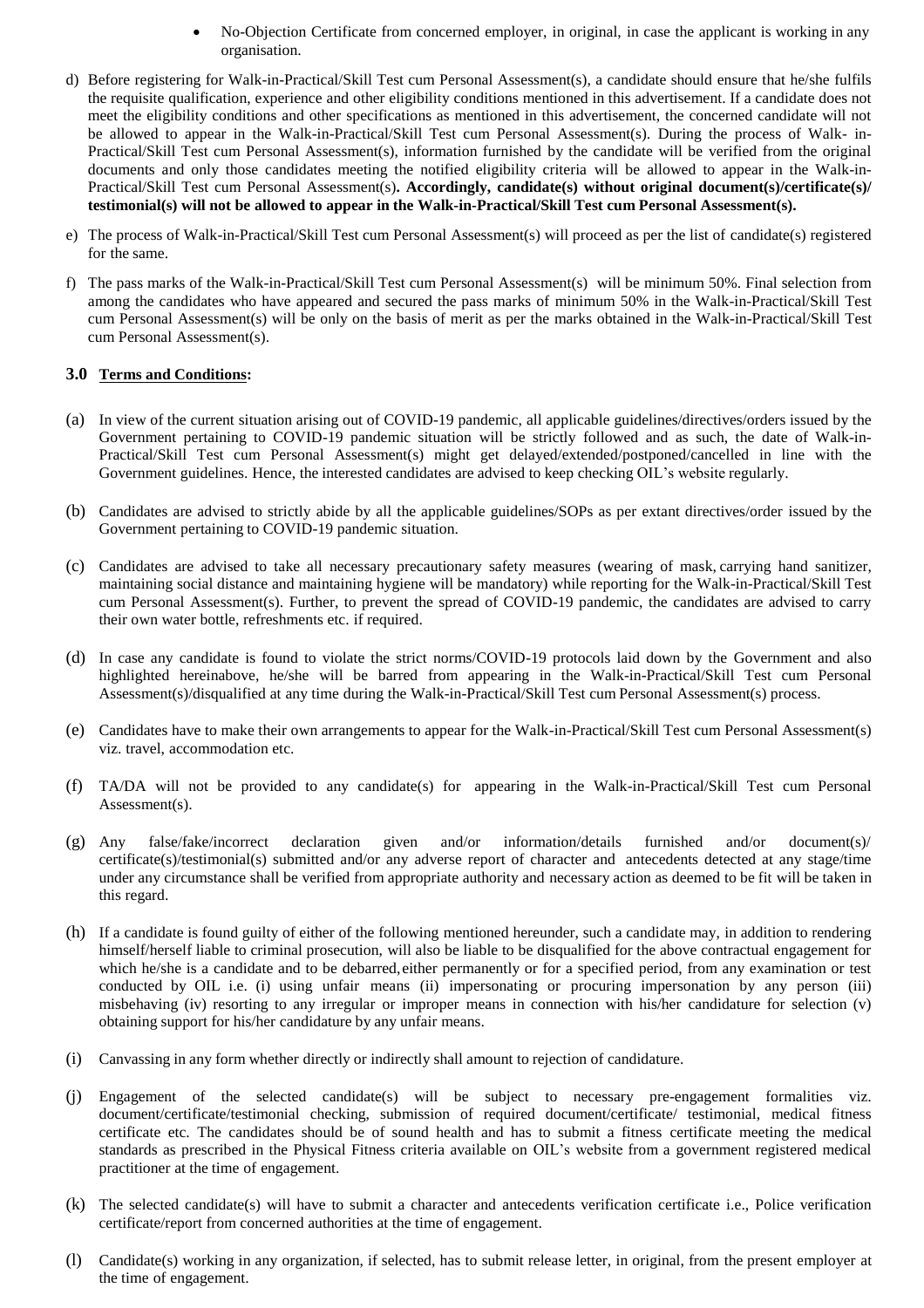- (m) The selected candidate(s) will have to arrange accommodation at his/her own cost during the period of the above contractual engagement.
- (n) The selected candidate(s) will be liable to be placed in any location as deemed fit by the competent authority.
- (o) The above engagement is purely of contractual nature only. Accordingly, no right/claim whatsoever will confer on the selected candidate(s) for employment in Oil India Limited by virtue of the above contractual engagement.
- (p) In addition to above, any other terms & conditions/rules & regulations/policy & procedures will also be applicable for contractual engagement as existing from time to time.
- (q) Candidates are advised to keep checking OIL's website regularly for any update/information pertaining to the above contractual engagement requirement(s).

**Mobile Phones, calculators, any other electronic devices or objectionable items are strictly banned in the entire premises of the venue. Please note that, if any candidate is found carrying or using such items within the entire premises of the venue, the candidate will be debarred from appearing in the Walk-in-Practical/Skill Test cum Personal Assessment(s) and candidature of such a candidate will be disqualified/rejected. Further, a candidate committing such an unscrupulous act is also liable to be blacklisted and may not be considered for any further requirement in OIL. Furthermore, such a candidate is also liable for appropriate legal action.**

### **BEWARE OF FRAUDULENT OFFERS**

**It has been brought to our notice that some unscrupulous individuals/criminal elements are attempting to defraud jobseekers/general public by issuing fake engagement/appointment letters, assuring jobs etc. in Oil India Limited. It may be noted that Oil India Limited has well laid out and transparent policies/procedures and engagement/appointment letters are issued by the Company to selected candidates at the conclusion of such a process. Oil India Limited does not authorize any person/organization outside of Oil India Limited to offer any job on its behalf.**

**Through this public notice, Oil India Limited warns all job seekers/general public to be vigilant against such unscrupulous elements and reject such engagement/appointment letters, assurance of jobs etc. in the Company. Oil India Limited will not be responsible for any loss/damage suffered either directly or as a consequence of such fake offers from any source whatsoever.**

\*\*\*\*\*\*\*\*\*\*\*\*\*\*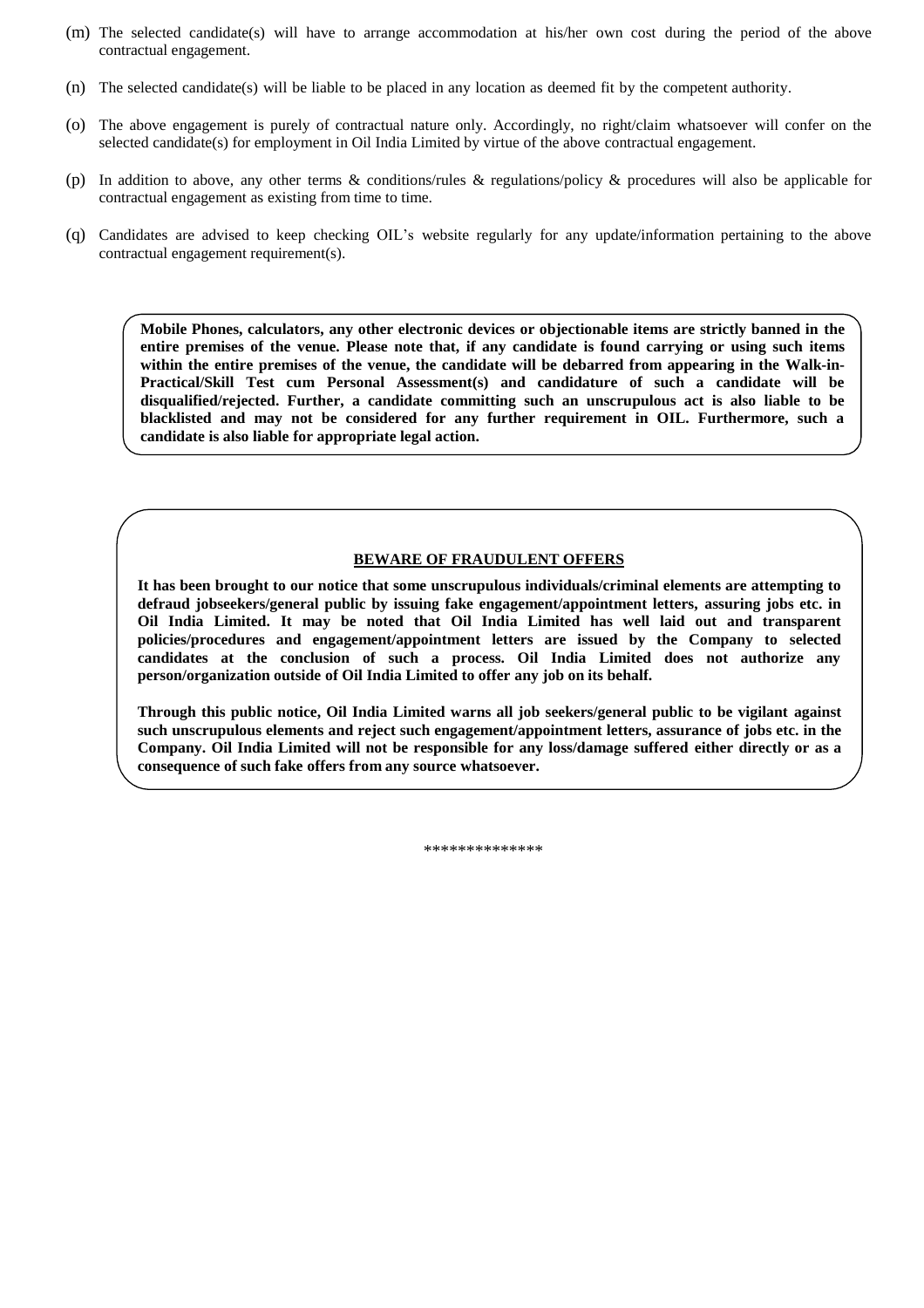*For office use only:* Selection Category:

 $\overline{\phantom{a}}$  , where  $\overline{\phantom{a}}$ 

# **OIL INDIA LIMITED**

(A Government of India Enterprise) DULIAJAN

# **PERSONAL BIO-DATA (CONTRACTUAL ENGAGEMENT)**

Recent 3cm x 3cm coloured photograph

|     |                                     |                                                                                                     | cum Personal Assessment held on ________________________________ for the contractual engagement requirement of             |  |  |
|-----|-------------------------------------|-----------------------------------------------------------------------------------------------------|----------------------------------------------------------------------------------------------------------------------------|--|--|
| 1.  |                                     |                                                                                                     |                                                                                                                            |  |  |
| 2.  | <b>Date of Birth (DD/MM/YYYY)</b>   |                                                                                                     |                                                                                                                            |  |  |
| 4.  | Gender                              |                                                                                                     |                                                                                                                            |  |  |
| 6.  | <b>Father's Name</b>                |                                                                                                     |                                                                                                                            |  |  |
| 7.  | <b>Mother's Name</b>                |                                                                                                     |                                                                                                                            |  |  |
| 8.  | <b>Identification Mark</b>          |                                                                                                     |                                                                                                                            |  |  |
| 9.  |                                     |                                                                                                     |                                                                                                                            |  |  |
| 10. |                                     | Do you belong to Non-Creamy Layer category: $Yes$ No $\Box$ (Please put $\checkmark$ as applicable) |                                                                                                                            |  |  |
| 11  |                                     |                                                                                                     | Do you belong to Economically Weaker Sections (EWS) category: Yes $\Box$ No $\Box$ (Please put $\checkmark$ as applicable) |  |  |
| 12. | <b>Marital Status</b>               | : <b>Married Unmarried</b> $\Box$ (Please put $\checkmark$ as applicable)                           |                                                                                                                            |  |  |
| 13. |                                     |                                                                                                     |                                                                                                                            |  |  |
| 14. | <b>Other Recognised</b><br>Category | Ex-Servicemen<br>(Mention length of Service in Defence)                                             | Persons with Benchmark Disability<br>(Mention category & percentage of disability)                                         |  |  |
|     |                                     |                                                                                                     |                                                                                                                            |  |  |

# 15. **(A) Educational Qualification** (acquired as on date):

| <b>Exam Passed</b> | <b>Board/University/Institute</b> | Percentage of<br><b>Marks</b> | Year of<br><b>Passing</b> |
|--------------------|-----------------------------------|-------------------------------|---------------------------|
|                    |                                   |                               |                           |
|                    |                                   |                               |                           |
|                    |                                   |                               |                           |
|                    |                                   |                               |                           |
|                    |                                   |                               |                           |

**(B) Other Qualification - Licence/Permit etc.** (acquired as on date)**:**

| Licence/Permit etc.   Board/Authority/Institution   Part/Class etc.   Licence/Permit etc. No. |  | Valid till |
|-----------------------------------------------------------------------------------------------|--|------------|
|                                                                                               |  |            |
|                                                                                               |  |            |
|                                                                                               |  |            |
|                                                                                               |  |            |

# 16. **Work Experience**:

\*

| <b>Designation</b> | <b>Employer's Name &amp; Address</b> | <b>Duration</b> |    |
|--------------------|--------------------------------------|-----------------|----|
|                    |                                      | <b>From</b>     | Гο |
|                    |                                      |                 |    |
|                    |                                      |                 |    |
|                    |                                      |                 |    |
|                    |                                      |                 |    |

discussion of the contract of the contract of the contract of the Date: